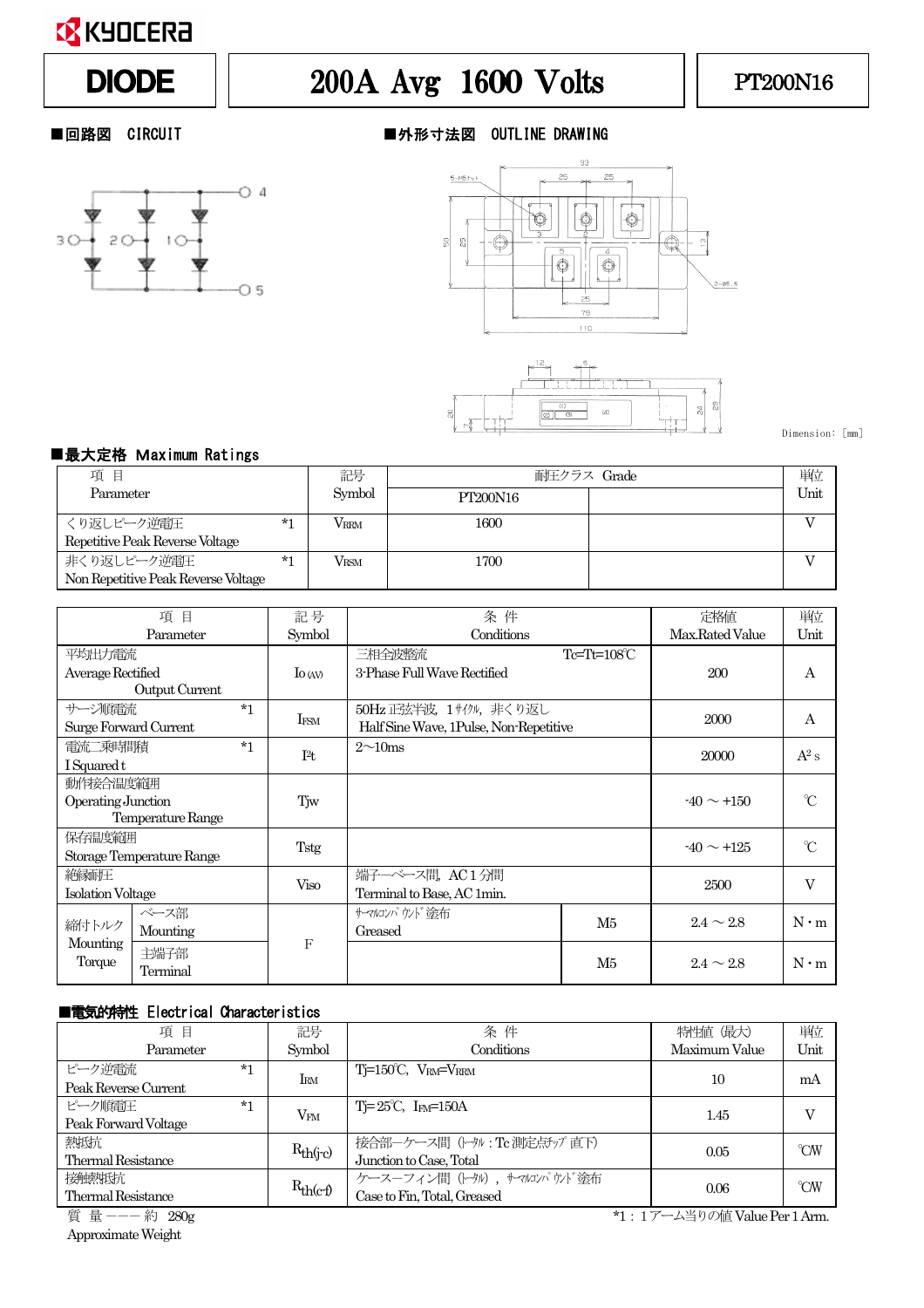### **EX** KYOCERA



*FORWARD CURRENT VS. VOLTAGE* 順電圧特性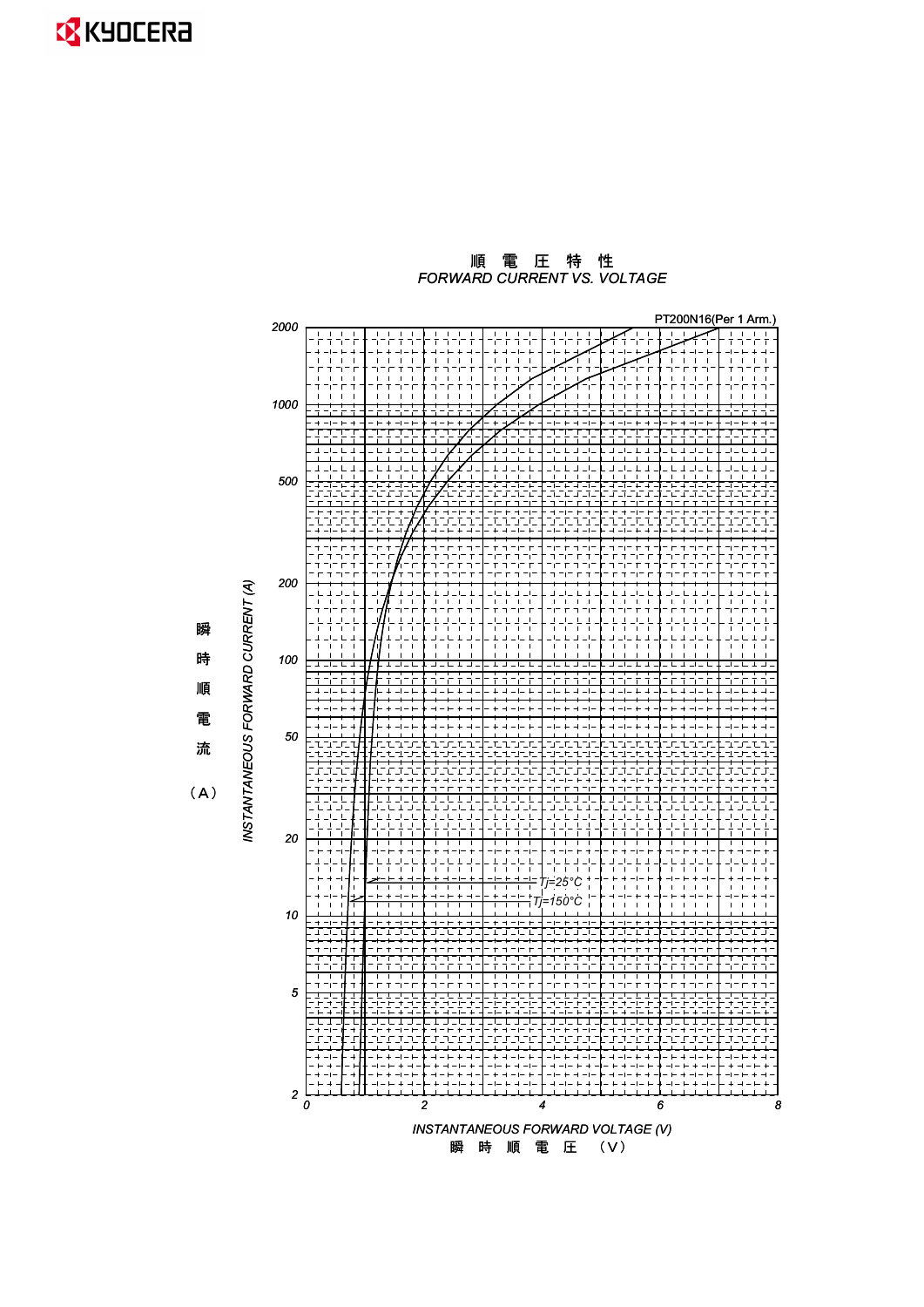### **EX** KYOCERA



平均 順電力損失特性

*AVERAGE FORWARD POWER DISSIPATION*